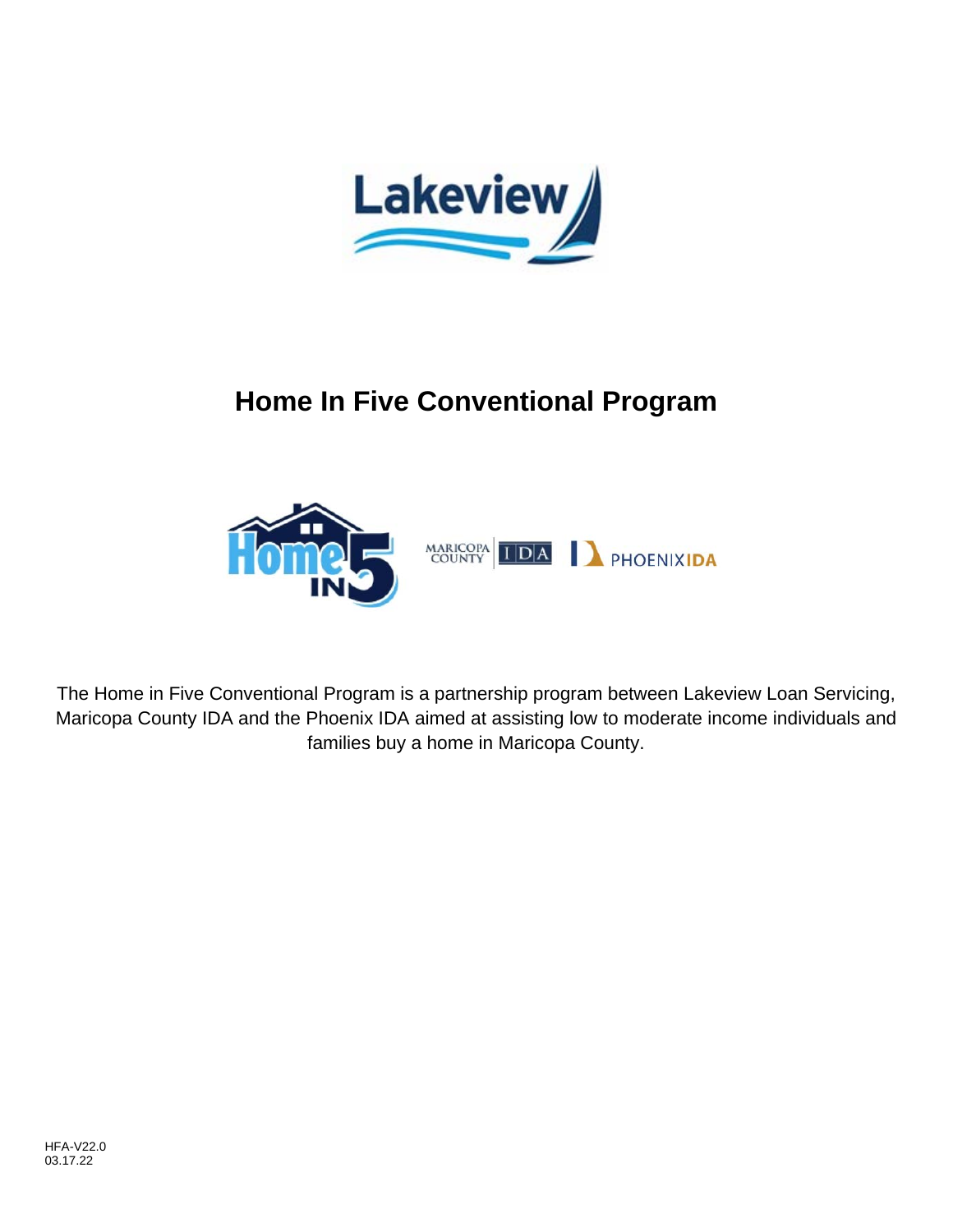**Red indicates a change from previous matrix.** *Overlays to Freddie Mac guidelines are underlined and in italics*



| Home in Five Conventional Fixed Rate Purchase Program |                                                                                                                           |                                                                |                                                                                                                                                                                                                                                                           |                                |  |  |  |
|-------------------------------------------------------|---------------------------------------------------------------------------------------------------------------------------|----------------------------------------------------------------|---------------------------------------------------------------------------------------------------------------------------------------------------------------------------------------------------------------------------------------------------------------------------|--------------------------------|--|--|--|
| <b>Occupancy</b>                                      | <b>Number of Units</b>                                                                                                    | <b>Maximum LTV/CLTV</b>                                        | <b>FICO</b>                                                                                                                                                                                                                                                               | <b>DTI</b>                     |  |  |  |
| <b>Primary Residence</b>                              | 1 Unit                                                                                                                    | 97% /105%                                                      | 640                                                                                                                                                                                                                                                                       | Lesser of 50% or<br><b>AUS</b> |  |  |  |
|                                                       |                                                                                                                           | <b>Loan Product</b>                                            |                                                                                                                                                                                                                                                                           |                                |  |  |  |
|                                                       | • 30 Year Fixed Rate Only                                                                                                 |                                                                |                                                                                                                                                                                                                                                                           |                                |  |  |  |
|                                                       | Fannie Mae HFA Preferred or Freddie Mac HFA Advantage                                                                     |                                                                |                                                                                                                                                                                                                                                                           |                                |  |  |  |
|                                                       |                                                                                                                           |                                                                | Home in Five Advantage Program First Mortgage Product Codes With Three Year Forgivable DPA                                                                                                                                                                                |                                |  |  |  |
|                                                       | CPX403 - 30 year 3%, ≤80% AMI                                                                                             |                                                                | $CPX503 - 30$ year $3\%$ , $> 80\%$ AMI                                                                                                                                                                                                                                   |                                |  |  |  |
|                                                       | CPX404 – 30 year 4%, ≤80% AMI                                                                                             |                                                                | <b>CPX504</b> – 30 year 4%, $> 80\%$ AMI                                                                                                                                                                                                                                  |                                |  |  |  |
|                                                       | CPX405 – 30 year 5%, ≤80% AMI                                                                                             |                                                                | $CPX505 - 30$ year 5%, $> 80\%$ AMI                                                                                                                                                                                                                                       |                                |  |  |  |
|                                                       |                                                                                                                           |                                                                |                                                                                                                                                                                                                                                                           |                                |  |  |  |
|                                                       | 3-Year Forgivable Second Mortgage Product Codes<br>(see Home In Five down payment assistance guidelines for full details) |                                                                |                                                                                                                                                                                                                                                                           |                                |  |  |  |
|                                                       | <b>EPX 300-</b> 3%, 4% or 5% assistance                                                                                   |                                                                | <b>EPX 310-</b> Boost of additional 0.5% assistance for all in low-<br>income census tract                                                                                                                                                                                |                                |  |  |  |
|                                                       | borrowers <sup>1</sup>                                                                                                    | <b>EPX 301, 303, 304</b> Additional 1% assistance for targeted | <b>EPX 311, 312, 313, 314-</b> Boost of additional 1.5% assistance for<br>targeted borrowers <sup>1</sup>                                                                                                                                                                 |                                |  |  |  |
| <b>Eligible</b><br><b>Products/Terms</b>              | Home in Five Advantage Program First Mortgage Product Codes With Seven Year Forgivable DPA                                |                                                                |                                                                                                                                                                                                                                                                           |                                |  |  |  |
|                                                       | CPX474- 30 year 4% ≤80% AMI                                                                                               |                                                                | CPX574- 30 year 4% > 80% AMI                                                                                                                                                                                                                                              |                                |  |  |  |
|                                                       | CPX475- 30 year 5% ≤80% AMI                                                                                               |                                                                | <b>CPX575-</b> 30 year 5% $> 80\%$ AMI                                                                                                                                                                                                                                    |                                |  |  |  |
|                                                       | <b>CPX476-</b> 30 year 6% ≤80% AMI                                                                                        |                                                                | <b>CPX576-</b> 30 year $6\% > 80\%$ AMI                                                                                                                                                                                                                                   |                                |  |  |  |
|                                                       | CPX477- 30 year 7% ≤80% AMI                                                                                               |                                                                | <b>CPX577-</b> 30 year $7\% > 80\%$ AMI                                                                                                                                                                                                                                   |                                |  |  |  |
|                                                       |                                                                                                                           |                                                                |                                                                                                                                                                                                                                                                           |                                |  |  |  |
|                                                       | 7-Year Forgivable Second Mortgage Product Codes<br>(see Home In Five down payment assistance guidelines for full details) |                                                                |                                                                                                                                                                                                                                                                           |                                |  |  |  |
|                                                       | <b>EPX 700-</b> 3%, 4% or 5% assistance                                                                                   |                                                                | <b>EPX 710-</b> Boost of additional 0.5% assistance for all in low-<br>income census tract                                                                                                                                                                                |                                |  |  |  |
|                                                       | EPX 701, 703, 704- Additional 1% assistance for<br>targeted borrowers                                                     |                                                                | EPX 711, 712, 713, 714- Boost of additional 1.5% assistance for<br>targeted borrowers                                                                                                                                                                                     |                                |  |  |  |
|                                                       | 1 See Home in Five program guidelines for eligibility requirements of targeted borrowers.                                 |                                                                |                                                                                                                                                                                                                                                                           |                                |  |  |  |
|                                                       | **Use https://www.novoco.com/resource-centers/new-markets-tax-credits/data-tools/nmtc-mapping-tool                        |                                                                |                                                                                                                                                                                                                                                                           |                                |  |  |  |
|                                                       | placed in the delivery file.                                                                                              |                                                                | to determine eligibility for Boost (or in the case of Borrowers with income ≤ 50% AMI and the property is not in a low-income census<br>tract, a screenshot from Fannie Mae or Freddie Mac's income look up tool). A copy of the screenshot verifying eligibility must be |                                |  |  |  |

<span id="page-1-3"></span><span id="page-1-2"></span><span id="page-1-1"></span><span id="page-1-0"></span>

© 2021 Lakeview Loan Servicing, LLC, NMLS #391521. This information is for lending institutions only, and not intended for use by individual consumers or borrowers. Lakeview programs are offered to qualified residential lending institutions and are not applicable to the general public or individual consumers. Equal Housing Lender.  **Contact Us**

85-LAKEVIEW (855-253-8439)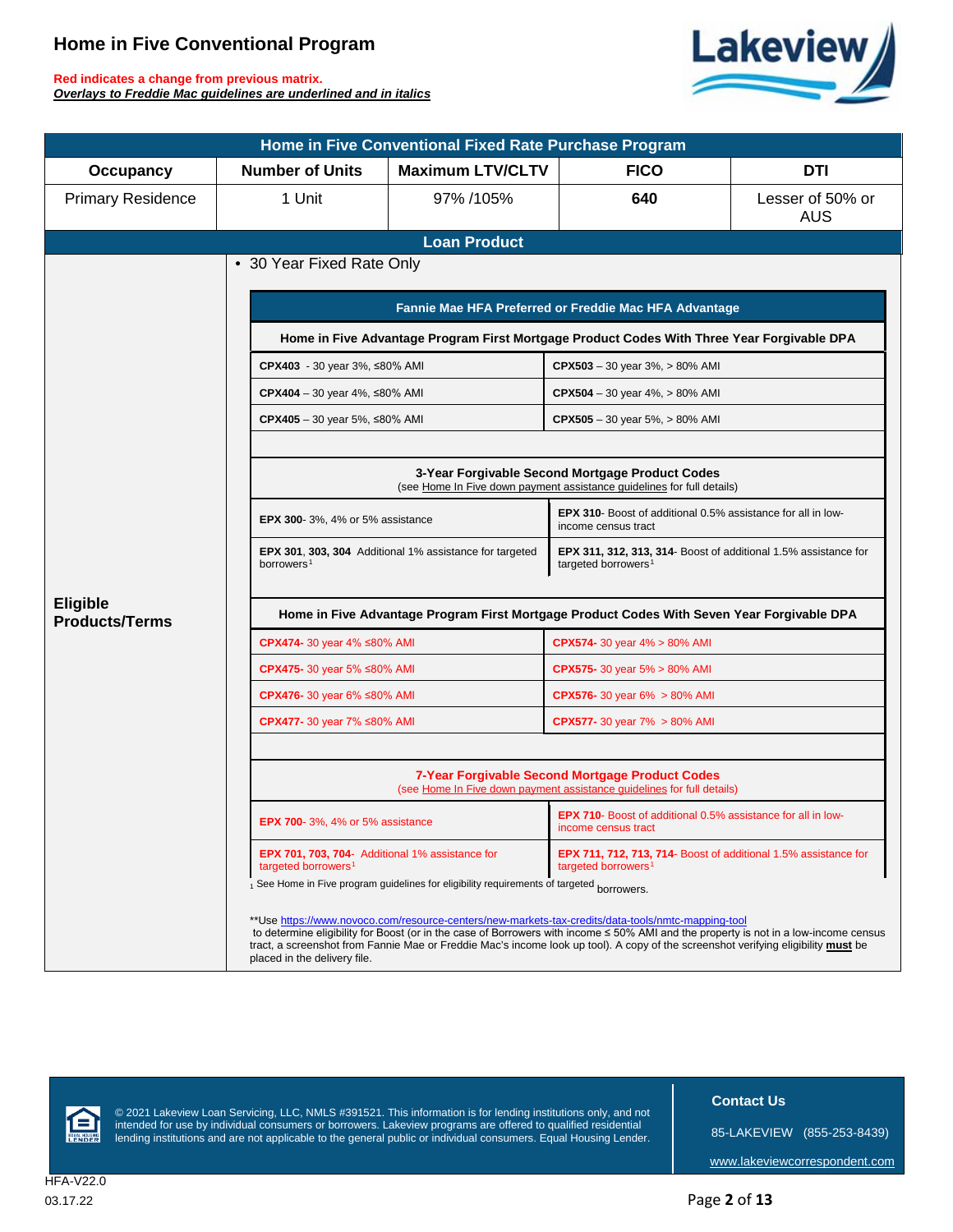**Red indicates a change from previous matrix.** *Overlays to Freddie Mac guidelines are underlined and in italics*



| <b>Income Limits</b>                      | • Refer to <b>Home in Five guidelines</b> for current income limits.<br>• Lender must attempt to verify all income listed on the Uniform Residential Loan Application,<br>Any discrepancies, including underreported income, must be corrected and submitted to DU<br>or LPA as applicable.<br>• All reported income that is verified and meets the criteria for stable monthly income must be<br>used to qualify the borrower.<br>All stable and verifiable income used for underwriting qualification as reported in the Fannie<br>Mae / Freddie Mac Underwriting and Transmittal Summary must be applied against the<br>Program Income Limits. Household income does not apply.                                                                                                                                                                                                   |  |  |  |
|-------------------------------------------|--------------------------------------------------------------------------------------------------------------------------------------------------------------------------------------------------------------------------------------------------------------------------------------------------------------------------------------------------------------------------------------------------------------------------------------------------------------------------------------------------------------------------------------------------------------------------------------------------------------------------------------------------------------------------------------------------------------------------------------------------------------------------------------------------------------------------------------------------------------------------------------|--|--|--|
| <b>Ineligible Product</b><br><b>Types</b> | • Homestyle Renovation<br>• Standard Fannie Mae HomeReady<br><b>Standard Freddie Mac Home Possible</b><br>• High Balance / Super Conforming loans                                                                                                                                                                                                                                                                                                                                                                                                                                                                                                                                                                                                                                                                                                                                    |  |  |  |
| <b>Purchase Price Limits</b>              | The Current Fannie Mae/ Freddie Mac Ioan limit applies. Non-conforming Loans are not eligible                                                                                                                                                                                                                                                                                                                                                                                                                                                                                                                                                                                                                                                                                                                                                                                        |  |  |  |
| <b>Loan Purpose</b>                       | Purchase                                                                                                                                                                                                                                                                                                                                                                                                                                                                                                                                                                                                                                                                                                                                                                                                                                                                             |  |  |  |
| Occupancy                                 | • Primary residence, owner occupied only<br>Borrowers and spouses must reside in the U.S and occupy the property as their primary<br>$\bullet$<br>residence within 60 days of closing                                                                                                                                                                                                                                                                                                                                                                                                                                                                                                                                                                                                                                                                                                |  |  |  |
| <b>Buy downs</b>                          | Not Permitted                                                                                                                                                                                                                                                                                                                                                                                                                                                                                                                                                                                                                                                                                                                                                                                                                                                                        |  |  |  |
|                                           | <b>Eligibility</b>                                                                                                                                                                                                                                                                                                                                                                                                                                                                                                                                                                                                                                                                                                                                                                                                                                                                   |  |  |  |
| <b>Borrower Eligibility</b>               | • Acceptable Residency statuses:<br>o US Citizen(s)<br>Non-US Citizen(s) who are lawfully present in the United States. This includes both<br>o<br>Permanent Qualified Resident Aliens and Non-Permanent Qualified Aliens defined in the<br>Lakeview Loan Servicing Seller Guide or the Residency and Eligibility Guide<br>DACA Borrowers are permitted (Fannie Mae HFA Preferred/DU only) subject to<br>requirements outlined in the Residency and Eligibility Guide<br>Note: If closing in a Trust, the Trust beneficiaries must meet one of the above residency<br>0<br>statuses<br>• Not limited to first-time homebuyers<br>Borrowers may not have an ownership interest in another residential property at the time of<br>the loan closing unless the property is currently listed for sale or under contract.<br>• Loans to Limited Liability Corporations are not permitted. |  |  |  |



© 2021 Lakeview Loan Servicing, LLC, NMLS #391521. This information is for lending institutions only, and not intended for use by individual consumers or borrowers. Lakeview programs are offered to qualified residential lending institutions and are not applicable to the general public or individual consumers. Equal Housing Lender.  **Contact Us**

85-LAKEVIEW (855-253-8439)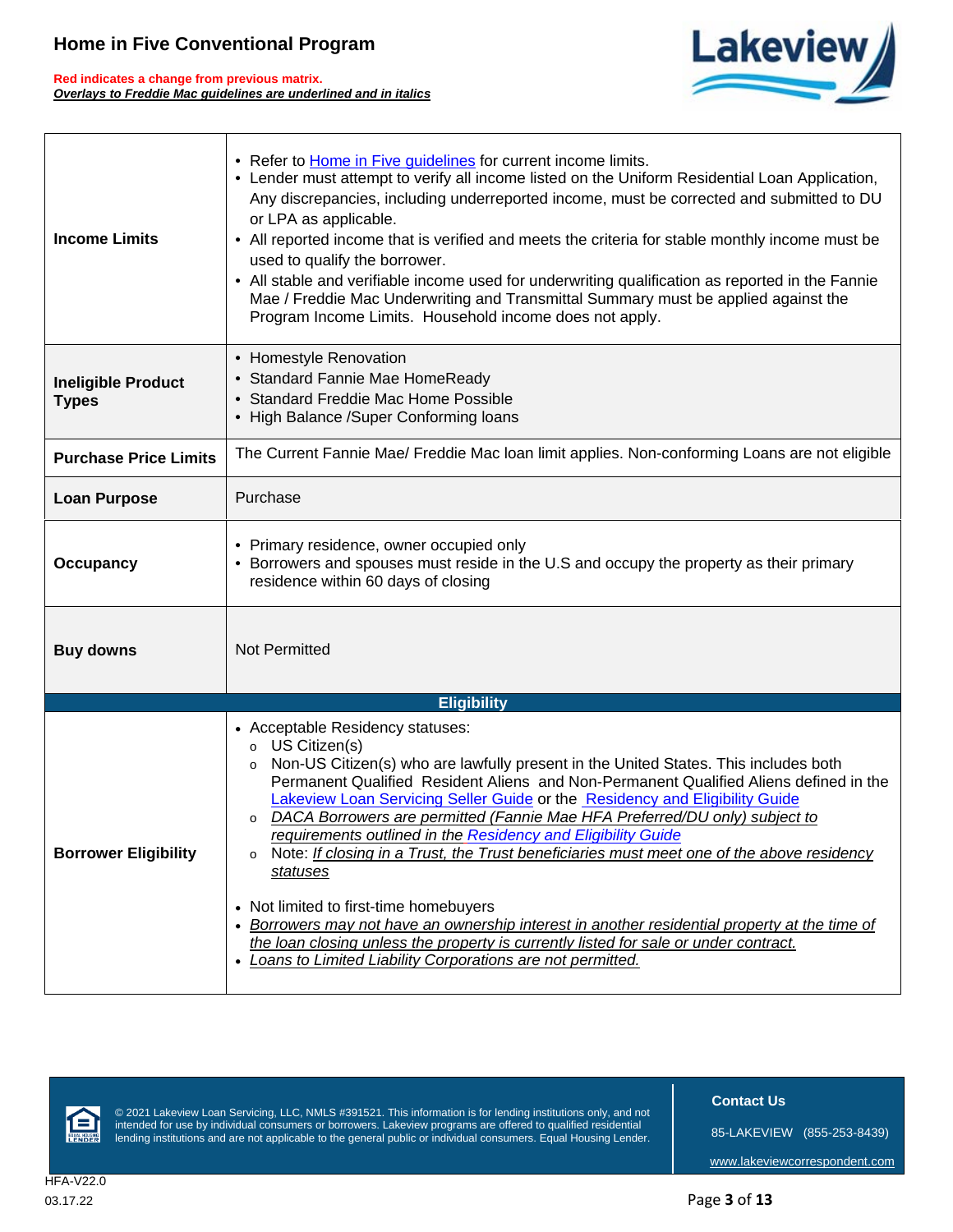**Red indicates a change from previous matrix.** *Overlays to Freddie Mac guidelines are underlined and in italics*



| Homebuyer<br><b>Education</b><br><b>Requirements</b>                          | • All homebuyers must attend an 8-hour homebuyer education course.<br>• See Home in Five Homebuyer Education page for full details on how to meet this<br>requirement<br>• The applicable certificate(s) of completion must be delivered with the loan file.<br>• The Homebuyer Education course must:<br>o meet Home in Five guidelines AND<br>o meet the standards defined by the National Industry Standards for Homeownership<br>Education and Counseling or be a HUD approved course AND<br>o meet Fannie Mae or Freddie Mac's guidelines as applicable per AUS utilized                                                                                                                          |  |  |  |
|-------------------------------------------------------------------------------|--------------------------------------------------------------------------------------------------------------------------------------------------------------------------------------------------------------------------------------------------------------------------------------------------------------------------------------------------------------------------------------------------------------------------------------------------------------------------------------------------------------------------------------------------------------------------------------------------------------------------------------------------------------------------------------------------------|--|--|--|
| Co-Signers/Non-<br><b>Occupant co-</b><br>borrowers/Non-<br>purchasing Spouse | • Co-Signers and Non-occupant Co-Borrowers are not permitted<br>• A non-purchasing spouse is allowed on title to the property as long as they also sign the<br>Second Deed of Trust. They are not required to sign the second Promissory Note.                                                                                                                                                                                                                                                                                                                                                                                                                                                         |  |  |  |
| <b>Non-Arm's Length</b><br><b>Transactions</b>                                | Per Fannie Mae Selling Guide or Freddie Mac Seller Guide as applicable                                                                                                                                                                                                                                                                                                                                                                                                                                                                                                                                                                                                                                 |  |  |  |
|                                                                               | <b>Credit</b>                                                                                                                                                                                                                                                                                                                                                                                                                                                                                                                                                                                                                                                                                          |  |  |  |
| <b>AUS</b>                                                                    | • Fannie Mae DU Approve/Eligible or Freddie Mac Loan Prospect Advisor (LPA)<br>Accept/Eligible is required.<br>• Manual underwriting is not permitted                                                                                                                                                                                                                                                                                                                                                                                                                                                                                                                                                  |  |  |  |
| <b>Underwriting</b><br><b>Authority</b>                                       | • Delegated underwriting only<br>o Non-delegated underwriting not permitted                                                                                                                                                                                                                                                                                                                                                                                                                                                                                                                                                                                                                            |  |  |  |
| <b>FICO Requirements</b>                                                      | • All borrowers must have a 640 minimum credit score subject to a DU Approve/ Eligible or<br>LPA Accept/Eligible as applicable<br>• If any of the borrowers do not have a usable credit score, the loan is NOT eligible.                                                                                                                                                                                                                                                                                                                                                                                                                                                                               |  |  |  |
| <b>Non-Traditional</b><br><b>Credit</b>                                       | Not permitted                                                                                                                                                                                                                                                                                                                                                                                                                                                                                                                                                                                                                                                                                          |  |  |  |
| <b>Significant</b><br><b>Derogatory Credit</b>                                | Refer to Fannie Mae Selling Guide or Freddie Mac Seller Guide as applicable                                                                                                                                                                                                                                                                                                                                                                                                                                                                                                                                                                                                                            |  |  |  |
| <b>DTI</b>                                                                    | • The lesser of 50% or AUS approval<br>• LPA ONLY- Effective for all purchases on or after 11/22/19:<br>o For the subject property and all other real estate owned, flood insurance and special<br>assessments with more than 10 monthly payments remaining must be included in the DTI<br>To exclude a monthly student loan payment from the DTI ratio, the Mortgage file must<br>$\mathsf{o}$<br>contain documentation indicating that the Borrower is eligible or approved for the<br>student loan forgiveness, cancelation, discharge or employment-contingent repayment<br>program. Evidence of eligibility or approval must come from the student loan program or<br>the employer, as applicable |  |  |  |



© 2021 Lakeview Loan Servicing, LLC, NMLS #391521. This information is for lending institutions only, and not intended for use by individual consumers or borrowers. Lakeview programs are offered to qualified residential lending institutions and are not applicable to the general public or individual consumers. Equal Housing Lender.  **Contact Us**

85-LAKEVIEW (855-253-8439)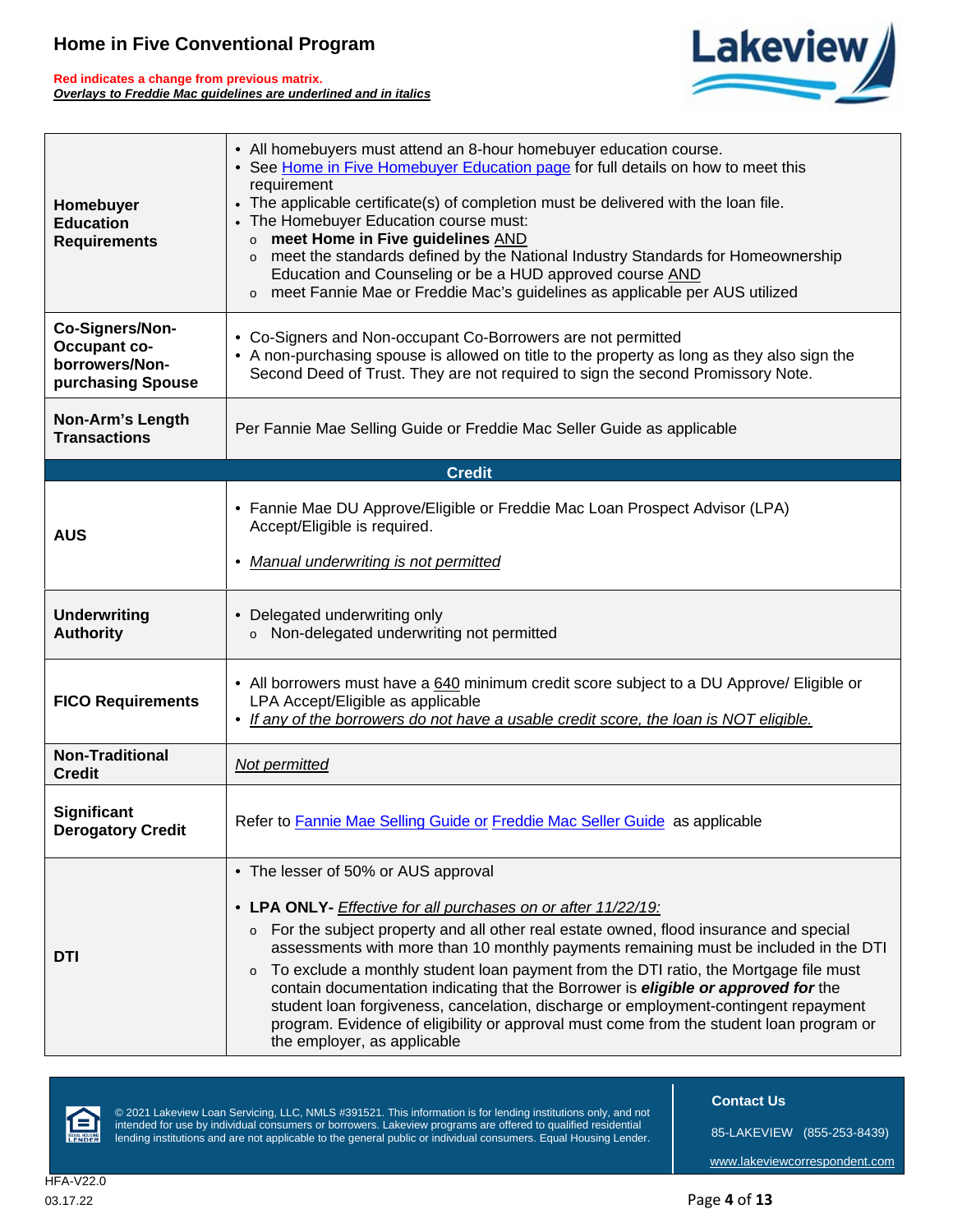**Red indicates a change from previous matrix.** *Overlays to Freddie Mac guidelines are underlined and in italics*



|                                                 | <b>Employment/Income</b>                                                                                                                                                                                                                                                                                                                                                                                                                                                                                                                                                                          |
|-------------------------------------------------|---------------------------------------------------------------------------------------------------------------------------------------------------------------------------------------------------------------------------------------------------------------------------------------------------------------------------------------------------------------------------------------------------------------------------------------------------------------------------------------------------------------------------------------------------------------------------------------------------|
|                                                 | o Employment and income documentation must comply with the requirements of the AUS<br>findings and the Fannie Mae Seller Guide or Freddie Mac Seller Guide as applicable, including<br>all additional investor COVID guidelines and diligence requirements for income and<br>employment verification that are still in place.                                                                                                                                                                                                                                                                     |
|                                                 | o Approved third party suppliers and distributors that generate employment and income<br>verification reports are permitted for the purpose of verifying income and/or employment.                                                                                                                                                                                                                                                                                                                                                                                                                |
|                                                 | • All sources of qualifying income must be legal in accordance with all applicable federal, state<br>and local laws, rules and regulation, without conflict.                                                                                                                                                                                                                                                                                                                                                                                                                                      |
|                                                 | • Lender must attempt to verify all income listed on the Uniform Residential Loan Application,<br>or disclosed at any time throughout the loan process. Any discrepancies, including<br>underreported income, must be corrected and submitted to DU/LPA. All reported income that<br>is verified and meets the criteria for stable monthly income must be used to qualify the<br>borrower.                                                                                                                                                                                                        |
|                                                 | • A 4506-C form is required to be signed at closing for all transactions.                                                                                                                                                                                                                                                                                                                                                                                                                                                                                                                         |
| <b>Employment/Income</b><br><b>Verification</b> | • Transcript Requirements:<br>o W-2/1099 transcripts will not be required for a borrower when all income for that borrower<br>is derived from W-2 wage earner and/or 1099 fixed income sources.<br>Tax transcripts are required in the following circumstances:<br>o<br>When tax returns are used to qualify a borrower. The number of years provided must<br>be based on the AUS findings. Income verified via tax returns includes but is not<br>limited to the examples listed below:                                                                                                          |
|                                                 | Self-employment income                                                                                                                                                                                                                                                                                                                                                                                                                                                                                                                                                                            |
|                                                 | Other income sources (i.e. Dividend Interest, Capital Gains, Alimony, etc.)<br>When a written VOE form 1005 is used as standalone income verification.<br><b>Employment by family members</b>                                                                                                                                                                                                                                                                                                                                                                                                     |
|                                                 | When amended tax returns have been filed, transcripts are required and must support<br>the amended income                                                                                                                                                                                                                                                                                                                                                                                                                                                                                         |
|                                                 | <b>Freddie Mac Only:</b>                                                                                                                                                                                                                                                                                                                                                                                                                                                                                                                                                                          |
|                                                 | • Lakeview will only accept an email as an alternate VVOE for salaried, hourly and<br>commissioned income borrowers. When an email is used, it must:<br>be from the borrower's direct supervisor/manager or the employer's HR department, and<br>be from the employer's email address, such as name@company.com, and<br>o<br>contain all the standard information required on a verbal verification of employment,<br>$\circ$<br>including the name, title, and phone number of the person providing the verification.<br>Paystubs and bank statements will not be eligible alternatives to VVOEs |
|                                                 | <b>Assets/Reserves</b>                                                                                                                                                                                                                                                                                                                                                                                                                                                                                                                                                                            |
| <b>Asset Documentation</b>                      | • Asset documentation must comply with the requirements of AUS findings and the <b>Fannie</b><br>Mae Seller Guide or Freddie Mac Seller Guide as applicable<br>Approved third party suppliers and distributors that generate asset verification reports are<br>$\mathsf{o}$<br>permitted for the purpose of verifying assets                                                                                                                                                                                                                                                                      |



© 2021 Lakeview Loan Servicing, LLC, NMLS #391521. This information is for lending institutions only, and not intended for use by individual consumers or borrowers. Lakeview programs are offered to qualified residential lending institutions and are not applicable to the general public or individual consumers. Equal Housing Lender.  **Contact Us**

85-LAKEVIEW (855-253-8439)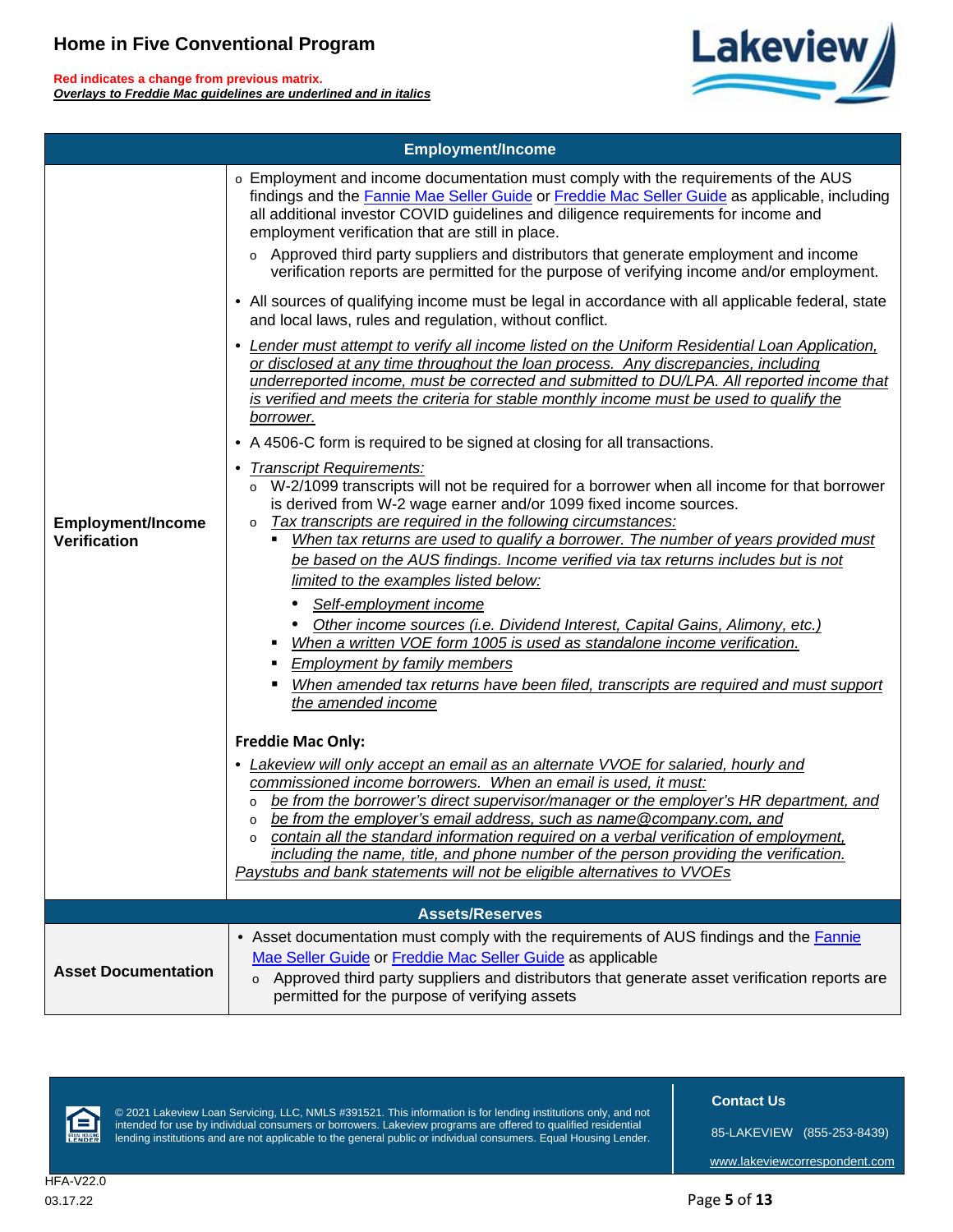**Red indicates a change from previous matrix.** *Overlays to Freddie Mac guidelines are underlined and in italics*



| <b>Financing</b><br><b>Concessions</b>                                   | Refer to Fannie Mae Selling Guide or Freddie Mac Seller Guide as applicable                                                                                                                                                                                                                                                                                                                                                                                                                                                                                                                         |
|--------------------------------------------------------------------------|-----------------------------------------------------------------------------------------------------------------------------------------------------------------------------------------------------------------------------------------------------------------------------------------------------------------------------------------------------------------------------------------------------------------------------------------------------------------------------------------------------------------------------------------------------------------------------------------------------|
| <b>Borrower</b><br><b>Contribution</b>                                   | Per Fannie Mae HFA Preferred or Freddie Mac HFA Advantage guidelines as applicable                                                                                                                                                                                                                                                                                                                                                                                                                                                                                                                  |
|                                                                          | <b>Subordinate Financing</b>                                                                                                                                                                                                                                                                                                                                                                                                                                                                                                                                                                        |
| <b>Subordinate</b><br><b>Financing/Down</b><br><b>Payment Assistance</b> | • Home In Five Advantage 3%, 4% or 5%, 3-Year Forgivable Second Mortgage** or Home In<br>Five Advantage 4%, 5% 6% or 7%, 7-Year Forgivable Second Mortgage <sup>**</sup><br>o DU or LPA<br>o Additional 1% assistance for US Military personnel, veterans, first responders, teachers**<br>• Home in Five BOOST: Additional .5% for qualifying borrowers (see eligibility matrix above)<br>o Use https://www.novoco.com/resource-centers/new-markets-tax-credits/data-tools/nmtc-<br>mapping-tool to determine eligibility for Boost (or in the case of Borrowers with income ≤                     |
|                                                                          | 50% AMI and the property is not in a low-income census tract, a screenshot from Fannie<br>Mae or Freddie Mac's income look up tool).<br>o A copy of the screenshot verifying eligibility must be placed in the delivery file.                                                                                                                                                                                                                                                                                                                                                                       |
|                                                                          | **Refer to Home In Five Advantage, and Home in Five Advantage BOOST down payment<br>assistance guidelines for all second mortgage requirements**                                                                                                                                                                                                                                                                                                                                                                                                                                                    |
|                                                                          | <b>Property/Appraisal</b>                                                                                                                                                                                                                                                                                                                                                                                                                                                                                                                                                                           |
| <b>Eligible Property</b><br><b>Types</b>                                 | • 1- unit primary residence<br>• Townhomes<br>$\cdot$ PUDs<br>• Condominiums<br>• Leaseholds                                                                                                                                                                                                                                                                                                                                                                                                                                                                                                        |
| <b>Ineligible Property</b><br><b>Types</b>                               | • Manufactured Homes<br>• Cooperatives<br>• Mobile Homes<br>$\bullet$ 2-4 units<br>• Community Land Trusts<br>• Land trusts where the beneficiary is an individual                                                                                                                                                                                                                                                                                                                                                                                                                                  |
| <b>Appraisal</b><br><b>Requirements</b>                                  | • Determined by AUS findings<br>Appraisal Condition rating of C5/C6 or Quality rating of Q6 is not permitted<br>Lakeview will require successful UCDP Submission Summary Reports (SSRs) from both<br>$\bullet$<br>Fannie Mae and Freddie Mac. Lakeview will not purchase loans that include the proprietary<br>messages that indicate 100% of the loans submitted with appraisals from the identified<br>appraiser or supervisory appraiser will be reviewed, or that Fannie Mae or Freddie Mac will<br>not accept appraisals from the identified appraiser or supervisory appraiser as applicable. |



© 2021 Lakeview Loan Servicing, LLC, NMLS #391521. This information is for lending institutions only, and not intended for use by individual consumers or borrowers. Lakeview programs are offered to qualified residential lending institutions and are not applicable to the general public or individual consumers. Equal Housing Lender.  **Contact Us**

85-LAKEVIEW (855-253-8439)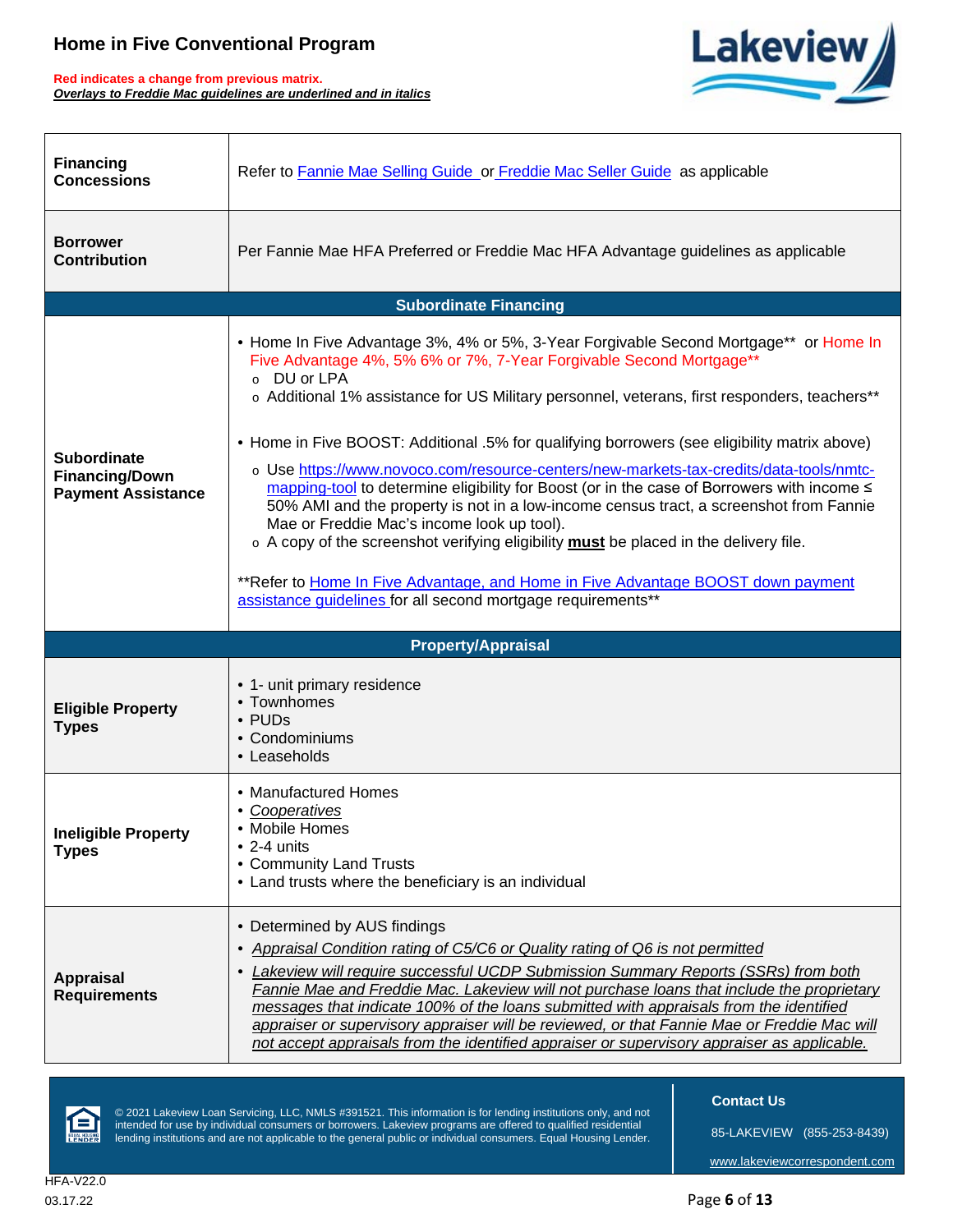**Red indicates a change from previous matrix.** *Overlays to Freddie Mac guidelines are underlined and in italics*



| <b>Appraisal Transfers</b>                                      | Appraisal transfers are permitted in accordance with the Fannie Mae Selling Guide or Freddie<br>Mac Seller Guide as applicable                                                                                                                                                                                                                                                                                                                                                                                                                                                                                                                                                                                                                                                                                                                                                                                                                                                                                                                                                                                                                                                                                                                                                     |  |  |
|-----------------------------------------------------------------|------------------------------------------------------------------------------------------------------------------------------------------------------------------------------------------------------------------------------------------------------------------------------------------------------------------------------------------------------------------------------------------------------------------------------------------------------------------------------------------------------------------------------------------------------------------------------------------------------------------------------------------------------------------------------------------------------------------------------------------------------------------------------------------------------------------------------------------------------------------------------------------------------------------------------------------------------------------------------------------------------------------------------------------------------------------------------------------------------------------------------------------------------------------------------------------------------------------------------------------------------------------------------------|--|--|
| <b>Appraisal Re-Use</b>                                         | The re-use of an appraisal is permitted in accordance with the <b>Fannie Mae Selling Guide</b> or<br>Freddie Mac Seller Guide as applicable                                                                                                                                                                                                                                                                                                                                                                                                                                                                                                                                                                                                                                                                                                                                                                                                                                                                                                                                                                                                                                                                                                                                        |  |  |
| <b>Construction</b><br><b>Conversion</b><br><b>Transactions</b> | Refer to Fannie Mae Selling Guide or Freddie Mac Seller Guide as applicable                                                                                                                                                                                                                                                                                                                                                                                                                                                                                                                                                                                                                                                                                                                                                                                                                                                                                                                                                                                                                                                                                                                                                                                                        |  |  |
| <b>Disaster Area</b><br><b>Requirements</b>                     | • Refer to the Disaster Guidelines in the Lakeview Loan Servicing Seller Guide for<br>requirements pertaining to properties impacted by a disaster in:<br>o FEMA Major Disaster Declarations with designated counties eligible for individual<br>assistance (IA);<br>o Areas where FEMA has not made a disaster declaration, but Lakeview Loan Servicing<br>or an Investor (Fannie Mae, Freddie Mac, FHA, USDA or the Veterans Administration)<br>has determined that there may be an increased risk of loss due to a disaster;<br>Areas where the Seller has reason to believe that a property might have been damaged<br>$\circ$<br>in a disaster<br>• Correspondent lenders are responsible for monitoring the Disaster Declaration File and the<br>FEMA Website including the FEMA Declarations Summary on an ongoing basis to ensure<br>that the property is not located in an area impacted by a disaster.                                                                                                                                                                                                                                                                                                                                                                   |  |  |
| <b>Escrow Holdbacks</b>                                         | • Escrow holdbacks are permitted for outstanding minor repairs for incomplete construction or<br>for alterations and repairs that cannot be completed prior to loan closing provided the subject<br>property is habitable and safe for occupancy at the time of closing<br>• Follow Freddie Mac /Fannie Mae guidelines regarding reason, type of improvements, time to<br>complete, quality, disbursements, and post-closing documentation<br>• It is the Seller's responsibility to forward final completion documents to Lakeview Loan<br>Servicing per Freddie Mac/ Fannie Mae guidelines<br>• Loans with outstanding escrow repairs must not impact Lakeview Loan Servicing's ability to<br>deliver/sell the loan<br>• The correspondent lender or designated escrow company will be responsible for<br>managing and disbursing the escrows<br>• The correspondent lender shall deliver loans that were originated in accordance with the<br>Freddie Mac Seller Guide or Fannie Mae Selling Guide as applicable.<br>• Correspondent lender or designated escrow company is to retain the escrow funds until all<br>improvements have been completed. Lender to provide Lakeview Loan Servicing<br>confirmation of all work completed and that escrow funds have been released. |  |  |
| <b>Conversion of</b><br><b>Primary Residence</b>                | <b>Not Permitted</b>                                                                                                                                                                                                                                                                                                                                                                                                                                                                                                                                                                                                                                                                                                                                                                                                                                                                                                                                                                                                                                                                                                                                                                                                                                                               |  |  |
| Geographic<br><b>Restrictions</b>                               | Property must be within Maricopa County                                                                                                                                                                                                                                                                                                                                                                                                                                                                                                                                                                                                                                                                                                                                                                                                                                                                                                                                                                                                                                                                                                                                                                                                                                            |  |  |



© 2021 Lakeview Loan Servicing, LLC, NMLS #391521. This information is for lending institutions only, and not intended for use by individual consumers or borrowers. Lakeview programs are offered to qualified residential lending institutions and are not applicable to the general public or individual consumers. Equal Housing Lender.  **Contact Us**

85-LAKEVIEW (855-253-8439)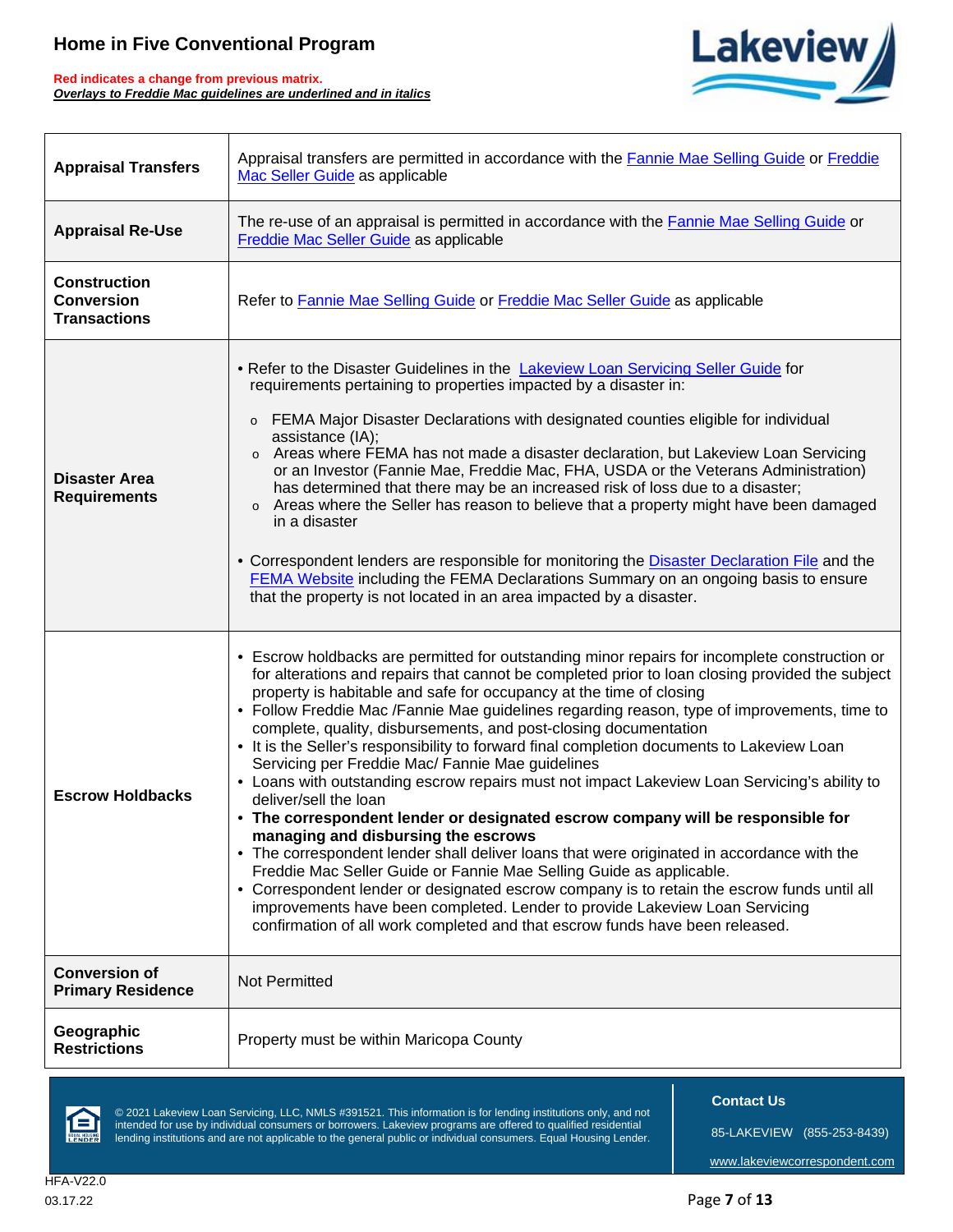**Red indicates a change from previous matrix.** *Overlays to Freddie Mac guidelines are underlined and in italics*



|                                                         | <b>Special Restrictions</b>                                                                                                                                                                                                                                                                                                                                                                                                                                                                                                                                                                      |  |  |  |  |  |
|---------------------------------------------------------|--------------------------------------------------------------------------------------------------------------------------------------------------------------------------------------------------------------------------------------------------------------------------------------------------------------------------------------------------------------------------------------------------------------------------------------------------------------------------------------------------------------------------------------------------------------------------------------------------|--|--|--|--|--|
| <b>High Cost Loans</b>                                  | Lakeview will not purchase High Cost Loans.                                                                                                                                                                                                                                                                                                                                                                                                                                                                                                                                                      |  |  |  |  |  |
| <b>Higher Priced</b><br><b>Mortgage Loans</b><br>(HPML) | Lakeview will purchase HPML in accordance with Fannie Mae/Freddie Mac guidelines                                                                                                                                                                                                                                                                                                                                                                                                                                                                                                                 |  |  |  |  |  |
| <b>Assumptions</b>                                      | May not be assumed by a subsequent buyer                                                                                                                                                                                                                                                                                                                                                                                                                                                                                                                                                         |  |  |  |  |  |
| <b>Multiple Financed</b><br><b>Properties</b>           | Not Permitted                                                                                                                                                                                                                                                                                                                                                                                                                                                                                                                                                                                    |  |  |  |  |  |
|                                                         | <b>Insurance</b>                                                                                                                                                                                                                                                                                                                                                                                                                                                                                                                                                                                 |  |  |  |  |  |
| <b>Mortgage Insurance</b>                               | • The following MI types are permitted:<br>Borrower paid monthly premium<br>$\circ$<br>Borrower paid single premium<br>$\circ$<br>o Split Premium MI<br>• Financed mortgage insurance premium must be included in the LTV and CLTV are subject to<br><b>High Cost loan calculations</b><br><b>Mortgage Insurance Requirements</b><br>Loans with First Mortgage product codes CPX400, CPX403, CPX404 and 405:<br><b>LTV</b><br>Coverage<br>95.01-97%<br>18%<br>16%<br>90.01-95%<br>85.01-90%<br>12%<br>80.01-85%<br>6%<br>Loans with First Mortgage product codes CPX500, CPX503, CPX504 and 505: |  |  |  |  |  |
|                                                         | <b>LTV</b><br><b>Coverage</b><br>95.01-97%<br>35%                                                                                                                                                                                                                                                                                                                                                                                                                                                                                                                                                |  |  |  |  |  |
|                                                         | 90.01-95%<br>30%                                                                                                                                                                                                                                                                                                                                                                                                                                                                                                                                                                                 |  |  |  |  |  |
|                                                         | 85.01-90%<br>25%                                                                                                                                                                                                                                                                                                                                                                                                                                                                                                                                                                                 |  |  |  |  |  |
|                                                         | 80.01-85%<br>12%                                                                                                                                                                                                                                                                                                                                                                                                                                                                                                                                                                                 |  |  |  |  |  |
|                                                         | <b>Other Considerations</b>                                                                                                                                                                                                                                                                                                                                                                                                                                                                                                                                                                      |  |  |  |  |  |
| <b>Age of Documents</b>                                 | • All credit documents must be dated within 120 days of the Note date<br>• Preliminary title policies must be no more than 180 days old on the date the Note is signed                                                                                                                                                                                                                                                                                                                                                                                                                           |  |  |  |  |  |



© 2021 Lakeview Loan Servicing, LLC, NMLS #391521. This information is for lending institutions only, and not intended for use by individual consumers or borrowers. Lakeview programs are offered to qualified residential lending institutions and are not applicable to the general public or individual consumers. Equal Housing Lender.  **Contact Us**

85-LAKEVIEW (855-253-8439)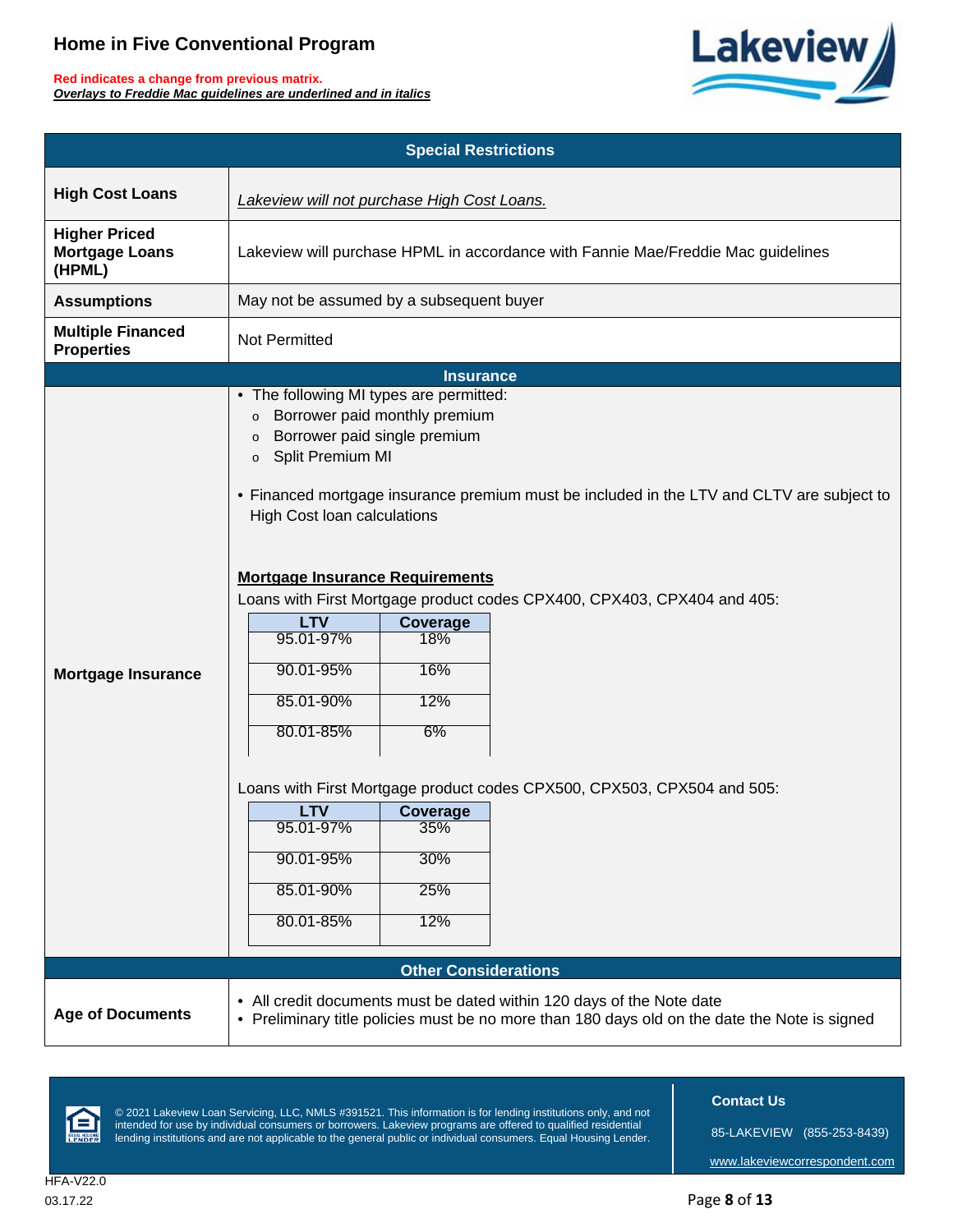$\sqrt{ }$ 

**Red indicates a change from previous matrix.** *Overlays to Freddie Mac guidelines are underlined and in italics*

П



| <b>Assignment of</b><br><b>Mortgage</b>                                                                                 | All loans must be registered with MERS at the time of delivery to Lakeview. The MERS transfer<br>of beneficial rights and transfer of servicing rights must be initialed by the Seller within 7<br>calendar days of purchase date. Refer to selling guide for transfer requirements.                                                                                                                                                                                                                                                                                                       |  |  |
|-------------------------------------------------------------------------------------------------------------------------|--------------------------------------------------------------------------------------------------------------------------------------------------------------------------------------------------------------------------------------------------------------------------------------------------------------------------------------------------------------------------------------------------------------------------------------------------------------------------------------------------------------------------------------------------------------------------------------------|--|--|
| Seasoning                                                                                                               | See Lakeview Loan Servicing Seller Guide                                                                                                                                                                                                                                                                                                                                                                                                                                                                                                                                                   |  |  |
| <b>Escrow Waivers</b>                                                                                                   | Escrow accounts for property taxes, homeowner's insurance and flood insurance (if applicable)<br>are required on all loans.                                                                                                                                                                                                                                                                                                                                                                                                                                                                |  |  |
| <b>Fees</b>                                                                                                             | • Origination Fees (to the Borrower)/Servicing Release Premiums (SRPs paid to Lender):<br>2.5% SRP upon purchase by Lakeview Loan Servicing.<br>o<br>No Origination Fees<br>o<br>Discount Fees are not permitted.<br>o<br>Mortgage Related Fees (to the Borrower): "reasonable and customary".<br>$\circ$<br>Lakeview Loan Servicing Fees (to the Correspondent Lender): \$400 Funding Fee, \$10<br>0<br>Flood Cert, \$75 Tax Service Fee will be netted out of the loan purchase price.<br>• Other than a recording fee and transfer taxes, no other 2nd Loan related fees are permitted. |  |  |
| <b>Forbearance</b>                                                                                                      | Lakeview Loan Servicing will not purchase any loan where the borrower is actively seeking a<br>forbearance or any loan that is in an "active" forbearance status prior to purchase by<br>Lakeview Loan Servicing.                                                                                                                                                                                                                                                                                                                                                                          |  |  |
| Seller shall deliver loans that were originated in accordance with Freddie Mac or Fannie Mae guidelines as applicable,  |                                                                                                                                                                                                                                                                                                                                                                                                                                                                                                                                                                                            |  |  |
| unless otherwise stated with this product matrix. ** In the case of conflicting guidelines, lender must follow the more |                                                                                                                                                                                                                                                                                                                                                                                                                                                                                                                                                                                            |  |  |
| restrictive to meet the credit, income limits, total debt-to-income ratio and loan and property requirements of Home in |                                                                                                                                                                                                                                                                                                                                                                                                                                                                                                                                                                                            |  |  |
| Five, Fannie Mae or Freddie Mac, (as applicable), Mortgage Insurer, Lender or Lakeview Loan Servicing.                  |                                                                                                                                                                                                                                                                                                                                                                                                                                                                                                                                                                                            |  |  |



© 2021 Lakeview Loan Servicing, LLC, NMLS #391521. This information is for lending institutions only, and not intended for use by individual consumers or borrowers. Lakeview programs are offered to qualified residential lending institutions and are not applicable to the general public or individual consumers. Equal Housing Lender.  **Contact Us**

85-LAKEVIEW (855-253-8439)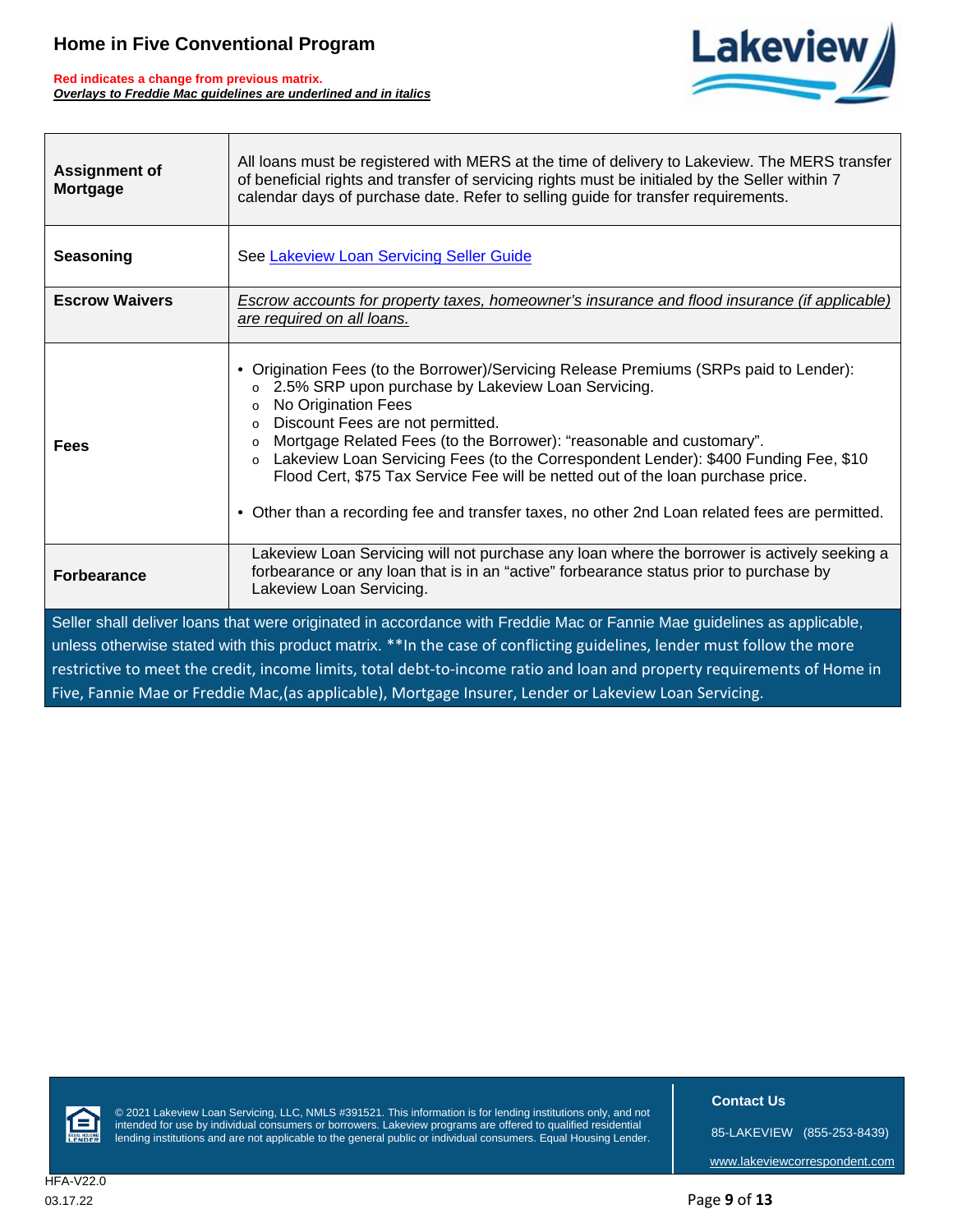**Red indicates a change from previous matrix.** *Overlays to Freddie Mac guidelines are underlined and in italics*



| <b>Version Control</b> |                                |                    |                                                                                                                                                                                                                                                                                                                                                                                                                                                                                                                                                                                                                                                                                                                                                                                                                                                                                                                                                                                                                                                                                                                                                                                                                                                                                                                                                                                                                                                                                                                                                                                                                                                                                                                                                                                                                                                                                                                                                                                                                                                                                                                                                                                                                                                                                    |  |
|------------------------|--------------------------------|--------------------|------------------------------------------------------------------------------------------------------------------------------------------------------------------------------------------------------------------------------------------------------------------------------------------------------------------------------------------------------------------------------------------------------------------------------------------------------------------------------------------------------------------------------------------------------------------------------------------------------------------------------------------------------------------------------------------------------------------------------------------------------------------------------------------------------------------------------------------------------------------------------------------------------------------------------------------------------------------------------------------------------------------------------------------------------------------------------------------------------------------------------------------------------------------------------------------------------------------------------------------------------------------------------------------------------------------------------------------------------------------------------------------------------------------------------------------------------------------------------------------------------------------------------------------------------------------------------------------------------------------------------------------------------------------------------------------------------------------------------------------------------------------------------------------------------------------------------------------------------------------------------------------------------------------------------------------------------------------------------------------------------------------------------------------------------------------------------------------------------------------------------------------------------------------------------------------------------------------------------------------------------------------------------------|--|
| Author                 | <b>Section</b>                 | Date               | Update                                                                                                                                                                                                                                                                                                                                                                                                                                                                                                                                                                                                                                                                                                                                                                                                                                                                                                                                                                                                                                                                                                                                                                                                                                                                                                                                                                                                                                                                                                                                                                                                                                                                                                                                                                                                                                                                                                                                                                                                                                                                                                                                                                                                                                                                             |  |
| DM                     | ALL                            | 3.11.19            | Matrix created                                                                                                                                                                                                                                                                                                                                                                                                                                                                                                                                                                                                                                                                                                                                                                                                                                                                                                                                                                                                                                                                                                                                                                                                                                                                                                                                                                                                                                                                                                                                                                                                                                                                                                                                                                                                                                                                                                                                                                                                                                                                                                                                                                                                                                                                     |  |
| <b>DM</b><br><b>DM</b> | Income limits                  | 3.18.19<br>4.11.19 | released<br>Added clarification language:<br>• \$99,169 maximum (regardless of family size), subject to additional restrictions based<br>on product selected. See Eligible Products/Terms section for more details.                                                                                                                                                                                                                                                                                                                                                                                                                                                                                                                                                                                                                                                                                                                                                                                                                                                                                                                                                                                                                                                                                                                                                                                                                                                                                                                                                                                                                                                                                                                                                                                                                                                                                                                                                                                                                                                                                                                                                                                                                                                                |  |
| <b>DM</b>              | Eligible<br>Products/Term<br>s | 4.11.19            | Added clarification language:<br>*Utilize Fannie Mae's income lookup tool for current AMI limit and census tract and added product names in<br>charts<br>Home in Five Advantage 3-Year Forgivable Program<br>Fannie Mae HFA Preferred or Freddie Mac HFA Advantage First Mortgage product codes<br>CPX400 - 30 year No DPA $\leq 100\%$ AMI* or low-income<br>CPX500 - 30 year No DPA > 100% AMI<br>census tract<br>$CPX503 - 30$ year 3%, 3-year forgivable DPA<br>CPX403 - 30 year 3%, 3-year forgivable DPA ≤100% AMI* or<br>>100%AMI<br>low-income census tract<br>CPX504 - 30 year 4%, 3-year forgivable DPA<br><b>CPX404</b> – 30 year 4%, 3-year forgivable DPA $\leq 100\%$ AMI* or<br>>100% AMI<br>low-income census tract<br>Home in Five Advantage 3-Year Forgivable Second Mortgage product codes<br>(see Home In Five Advantage down payment assistance quidelines for full details)<br>EPX300-3% or 4% assistance<br>EPX301- Additional 1% assistance for First responders<br><b>EPX302-</b> Additional 1 % assistance for Income qualified borrowers<br><b>EPX303</b> - Additional 1% assistance for Qualified US military personnel or veterans<br>EPX304- Additional assistance for Teachers<br>*Utilize Fannie Mae lookup tool for current AMI limit<br>Home in Five Advantage Plus 10-Year Forgivable<br>Freddie Mac HFA Advantage only First Mortgage product codes<br>CPX315-30 year 5%, 10-year forgivable DPA w/ VLIP (LPA<br>CPX305 - 30 year 5%, 10-year forgivable (LPA<br>only)<br>only)<br>CPX316-30 year 6%, 10-year forgivable DPA w/ VLIP (LPA<br>CPX306 - 30 year 6%, 10-year forgivable DPA (LPA<br>only)<br>only)<br>CPX317-30 year 7%, 10-year forgivable DPA w/ VLIP (LPA<br>CPX307 - 30 year 7%, 10-year forgivable DPA (LPA<br>only)<br>only)<br>Home in Five Advantage Plus 10-Year Forgivable Second Mortgage product codes<br>(see Home In Five Advantage Plus down payment assistance guidelines for full details)<br><b>EPX100-</b> 5%, 6% or 7% assistance<br>EPX101- Additional 1% assistance for First responders<br><b>EPX102-</b> Additional 1 % assistance for Income qualified borrowers<br>EPX103- Additional 1% assistance for Qualified US military personnel or veteran<br><b>EPX104-</b> Additional assistance for Teachers |  |
| DM                     | Ineligible<br>Property types   | 4/25/19            | Added: •<br>Land trusts where the beneficiary is an individual                                                                                                                                                                                                                                                                                                                                                                                                                                                                                                                                                                                                                                                                                                                                                                                                                                                                                                                                                                                                                                                                                                                                                                                                                                                                                                                                                                                                                                                                                                                                                                                                                                                                                                                                                                                                                                                                                                                                                                                                                                                                                                                                                                                                                     |  |
| DM                     | Income Limits                  | 5/9/19             | Updated program income limit to \$105,000                                                                                                                                                                                                                                                                                                                                                                                                                                                                                                                                                                                                                                                                                                                                                                                                                                                                                                                                                                                                                                                                                                                                                                                                                                                                                                                                                                                                                                                                                                                                                                                                                                                                                                                                                                                                                                                                                                                                                                                                                                                                                                                                                                                                                                          |  |



© 2021 Lakeview Loan Servicing, LLC, NMLS #391521. This information is for lending institutions only, and not intended for use by individual consumers or borrowers. Lakeview programs are offered to qualified residential lending institutions and are not applicable to the general public or individual consumers. Equal Housing Lender.  **Contact Us**

85-LAKEVIEW (855-253-8439)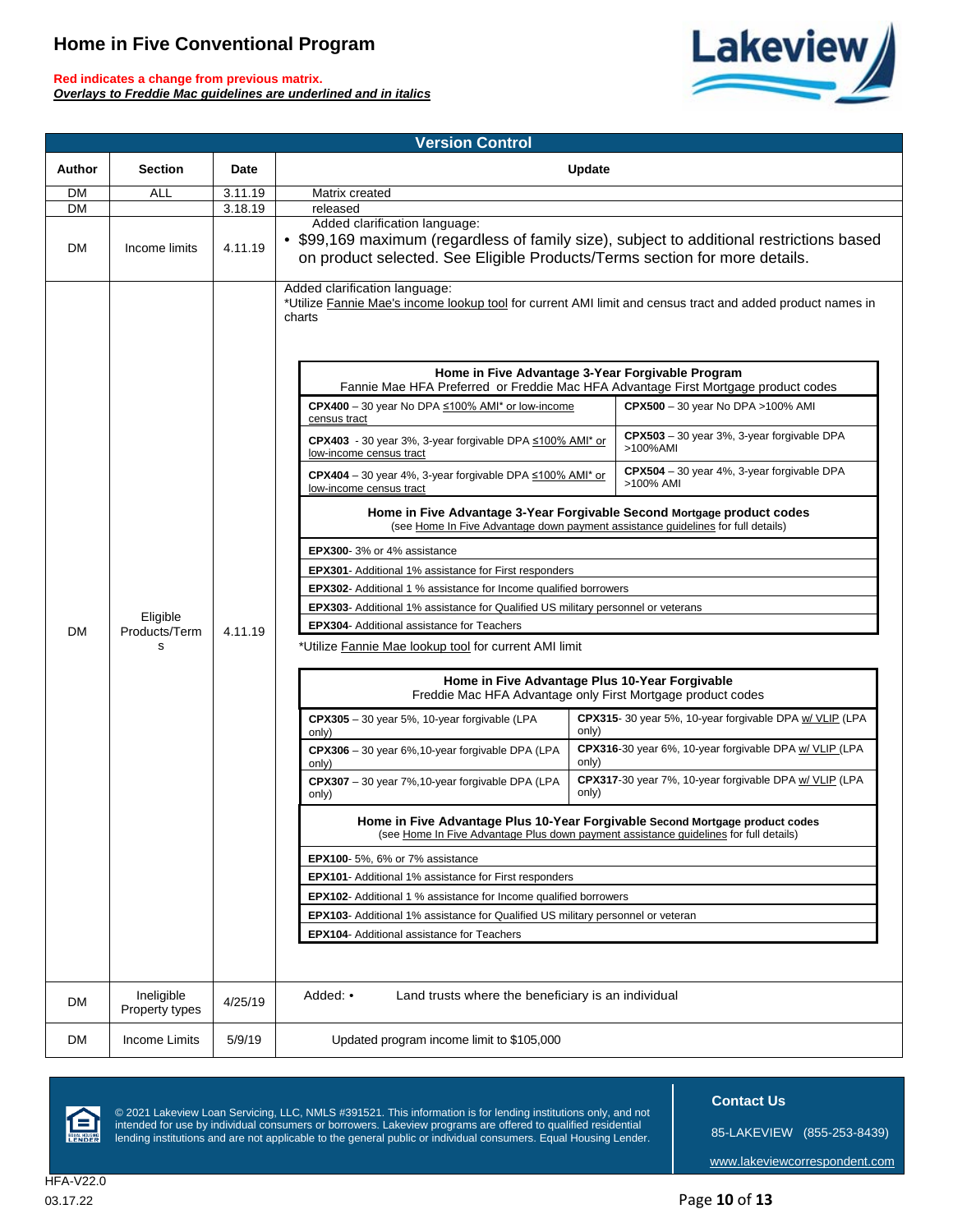**Red indicates a change from previous matrix.** *Overlays to Freddie Mac guidelines are underlined and in italics*



| <b>DM</b> | Eligible<br>Products/Term<br>s         | 7.20.19      | Updated product codes based on 2019 AMI limits (100% AMI= \$72,900)                                                                                                                                                                                                                                                     |
|-----------|----------------------------------------|--------------|-------------------------------------------------------------------------------------------------------------------------------------------------------------------------------------------------------------------------------------------------------------------------------------------------------------------------|
| <b>DM</b> | Homebuyer<br>Education                 | 7.20.19      | Added new HBE provider (ARC)                                                                                                                                                                                                                                                                                            |
| DM.       | Eligible<br>Products/Term<br>s         | 9.5.19       | Updated product codes with new 80% AMI limits                                                                                                                                                                                                                                                                           |
| <b>DM</b> | Mortgage<br>Insurance                  | 9.5.19       | Added coverage for over 80%                                                                                                                                                                                                                                                                                             |
| <b>DM</b> | Homebuyer<br>Education<br>Requirements | 9.5.19       | Clarified section as follows:<br>All homebuyers must attend an 8-hour homebuyer education course.                                                                                                                                                                                                                       |
|           |                                        |              | See Home in Five Homebuyer Education page for full details on how to meet this requirement<br>٠                                                                                                                                                                                                                         |
| <b>DM</b> | Eligible<br>Product/ terms             | 10.10.1<br>9 | Removed the product codes for the 10year forgivable option                                                                                                                                                                                                                                                              |
|           |                                        |              | • Added: LPA ONLY: LPA ONLY- Effective for all purchases on or after 11/22/19:                                                                                                                                                                                                                                          |
|           |                                        |              | For the subject property and all other real estate owned, flood insurance and special assessments with<br>о<br>more than 10 monthly payments remaining must be included in the DTI                                                                                                                                      |
| <b>DM</b> | DTI                                    | 11.7.19      | • To exclude a monthly student loan payment from the DTI ratio, the Mortgage file must contain<br>documentation indicating that the Borrower is <i>eligible or approved for</i> the student loan forgiveness,<br>cancelation, discharge or employment-contingent repayment program. Evidence of eligibility or approval |
|           |                                        |              | must come from the student loan program or the employer, as applicable                                                                                                                                                                                                                                                  |
|           | Eligible                               |              | • Added new codes for 5% assistance:                                                                                                                                                                                                                                                                                    |
| <b>DM</b> | Products/terms                         | 2.20.20      | CPX405 - 30 year 5%, 3-year forgivable DPA qualifying<br>CPX505 - 30 year 5%, 3-year forgivable DPA<br>income up to \$58,320<br>qualifying income greater than \$58,320                                                                                                                                                 |
| <b>DM</b> | <b>High Cost</b>                       | 3.19.20      | Added clarification: as defined by the CFPB QM points and fees tests.                                                                                                                                                                                                                                                   |
| DM        | Eligible<br>Product/Terms              | 3.19.20      | Added clarification that second loan documents are not required for No DPA option                                                                                                                                                                                                                                       |
| <b>DM</b> | COVID-19                               | 4.9.202<br>0 | Inserted covid-19 guidance                                                                                                                                                                                                                                                                                              |
| <b>DM</b> | <b>COVID</b>                           | 4.23.20      | Updated Covid-19 guidance                                                                                                                                                                                                                                                                                               |
| DM        | <b>Income Limits</b>                   | 5.7.20       | Changed Income limits to refer to Home in Five for most current limit                                                                                                                                                                                                                                                   |
| DM        | COVID-19                               | 5.7.20       | Updated COVID-19 guidance reflecting current announcements                                                                                                                                                                                                                                                              |
| DM        | COVID-19                               | 5.11.20      | Updated CVID-19 quidance page with rescission of forbearance fees                                                                                                                                                                                                                                                       |
| DM        | COVID-19                               | 6.1.20       | Updated COVID-19 forbearance section with new announcement number for updated information                                                                                                                                                                                                                               |
| DM        | COVID-19                               | 6.11.20      | Updated COVID-19 income section with reference to C2020-23 and temporary self-employment<br><u>guidance</u>                                                                                                                                                                                                             |
| DM        | COVID-19                               | 6.22.20      | Updated guidance- roll back of VVOE overlay, attestation, extension of flexibilities                                                                                                                                                                                                                                    |
| DM        | COVID-19                               | 7.23.20      | Updated guidance on extension of appraisal, employment, age of documentation and condo<br>flexibilities                                                                                                                                                                                                                 |



© 2021 Lakeview Loan Servicing, LLC, NMLS #391521. This information is for lending institutions only, and not intended for use by individual consumers or borrowers. Lakeview programs are offered to qualified residential lending institutions and are not applicable to the general public or individual consumers. Equal Housing Lender.  **Contact Us**

85-LAKEVIEW (855-253-8439)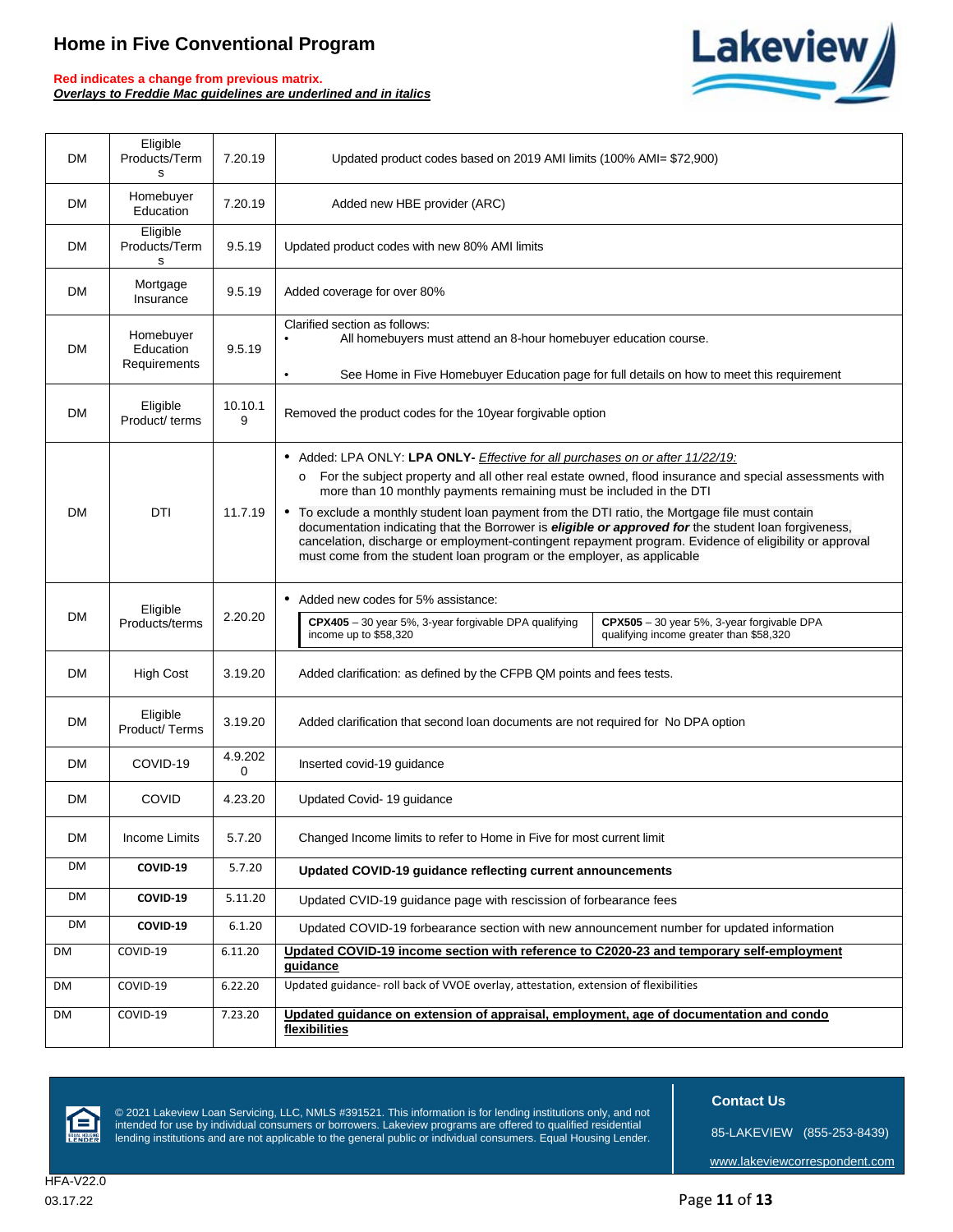



| DM        | <b>High Cost</b>                                | 7.23.20  | Updated High Cost language to Lakeview will not purchase high cost loans                                                                                                                                                                                                                                                                                                                                                                                                                                                                                                                                                                                                |
|-----------|-------------------------------------------------|----------|-------------------------------------------------------------------------------------------------------------------------------------------------------------------------------------------------------------------------------------------------------------------------------------------------------------------------------------------------------------------------------------------------------------------------------------------------------------------------------------------------------------------------------------------------------------------------------------------------------------------------------------------------------------------------|
| DM        | COVID-19                                        | 9.17.20  | Updated quidance on extension of appraisal, employment, forbearance, age of documentation and<br>condo flexibilities                                                                                                                                                                                                                                                                                                                                                                                                                                                                                                                                                    |
| DM        | COVID-19                                        | 10.1.20  | Updated the following sections on the interim guidance pages to point to the Lakeview Correspondent<br>website for full details:<br><b>Employment/income</b><br>Appraisal<br>Forbearance<br><b>Age of Documentation</b><br><b>Condo Project</b>                                                                                                                                                                                                                                                                                                                                                                                                                         |
| DM        | COVID-19                                        | 10.15.20 | Updated Employment section: removed temporary waiver of tax transcripts                                                                                                                                                                                                                                                                                                                                                                                                                                                                                                                                                                                                 |
| DM        | Homebuyer<br>Education                          | 12.10.20 | Clarified section by adding: • The applicable certificate(s) of completion must be delivered with the loan file.<br>.The Homebuyer Education course must:<br>o meet Home in Five guidelines AND<br>o meet the standards defined by the National Industry Standards for Homeownership Education and<br>Counseling or be a HUD approved course AND<br>o meet Fannie Mae or Freddie Mac's guidelines as applicable per AUS utilized                                                                                                                                                                                                                                        |
| <b>DM</b> | Disaster and<br>Borrower                        | 12.10.20 | Updated to reflect new name of Residency and Disaster Guides                                                                                                                                                                                                                                                                                                                                                                                                                                                                                                                                                                                                            |
| DM        | Employme<br>nt/Income<br>verification           | 12.23.20 | Added new 4506-C form as acceptable:<br>• A 4506-C or 4506-T form is required to be signed at closing for all transactions; however all Notes dated on<br>3/1/21 or after will require the 4506-C                                                                                                                                                                                                                                                                                                                                                                                                                                                                       |
| MМ        | COVID-19                                        | 1.7.21   | Updated POA section: At this time Lakeview is not aligning with Fannie Mae's Power of<br>Attorney flexibilities. Lakeview will continue to accept POAs in accordance with Lakeview<br>Loan Servicing Seller Guide and Fannie Mae standard guidelines.                                                                                                                                                                                                                                                                                                                                                                                                                   |
| DM        | Employme<br>nt/Income<br>verification           | 2.18.21  | • Removed 4506-T as acceptable                                                                                                                                                                                                                                                                                                                                                                                                                                                                                                                                                                                                                                          |
| MМ        | Borrower                                        | 3.04.21  | Added                                                                                                                                                                                                                                                                                                                                                                                                                                                                                                                                                                                                                                                                   |
|           | Eligibility                                     |          | DACA Borrowers are permitted (Fannie Mae HFA Preferred only) subject to requirements outlined in the<br>٠<br><b>Residency and Eligibility Guide</b>                                                                                                                                                                                                                                                                                                                                                                                                                                                                                                                     |
| DM        | COVID                                           | 4.1.21   |                                                                                                                                                                                                                                                                                                                                                                                                                                                                                                                                                                                                                                                                         |
| DM        | COVID                                           | 6.1.21   | Removed POA guidance from temporary COVID page<br>Updated COVID page reflecting FNMA and FHLMC's retirement of flexibilities                                                                                                                                                                                                                                                                                                                                                                                                                                                                                                                                            |
| DM        | Employment/<br>Income<br>Eligibility            | 6.1.21   | Added Freddie mac to emp section (previously in COVID section):<br>• Lakeview will only accept an email as an alternate VVOE for salaried, hourly and commissioned income borrowers. When<br>and email is used, it must:<br>be from the borrower's direct supervisor/manager or the employer's HR department, and<br>о<br>be from the employer's email address, such as name@company.com, and<br>$\circ$<br>o contain all the standard information required on a verbal verification of employment, including the name, title, and<br>phone number of the person providing the verification.<br>Paystubs and bank statements will not be eligible alternatives to VVOEs |
| DM        | COVID                                           | 6.30.21  | Removed COVID overlay page                                                                                                                                                                                                                                                                                                                                                                                                                                                                                                                                                                                                                                              |
| DM        | Forbearance                                     | 6.30.21  | Added section- Lakeview Loan Servicing will not purchase any loan where the borrower is actively seeking a forbearance or<br>any loan that is in an "active" forbearance status prior to purchase by Lakeview Loan Servicing.                                                                                                                                                                                                                                                                                                                                                                                                                                           |
| DM        | <b>Employment and</b><br>income<br>verification | 6.30.21  | Added the following clarification: including all additional investor COVID guidelines and diligence requirements for<br>income and employment verification that are still in place.                                                                                                                                                                                                                                                                                                                                                                                                                                                                                     |



© 2021 Lakeview Loan Servicing, LLC, NMLS #391521. This information is for lending institutions only, and not intended for use by individual consumers or borrowers. Lakeview programs are offered to qualified residential lending institutions and are not applicable to the general public or individual consumers. Equal Housing Lender.  **Contact Us**

85-LAKEVIEW (855-253-8439)